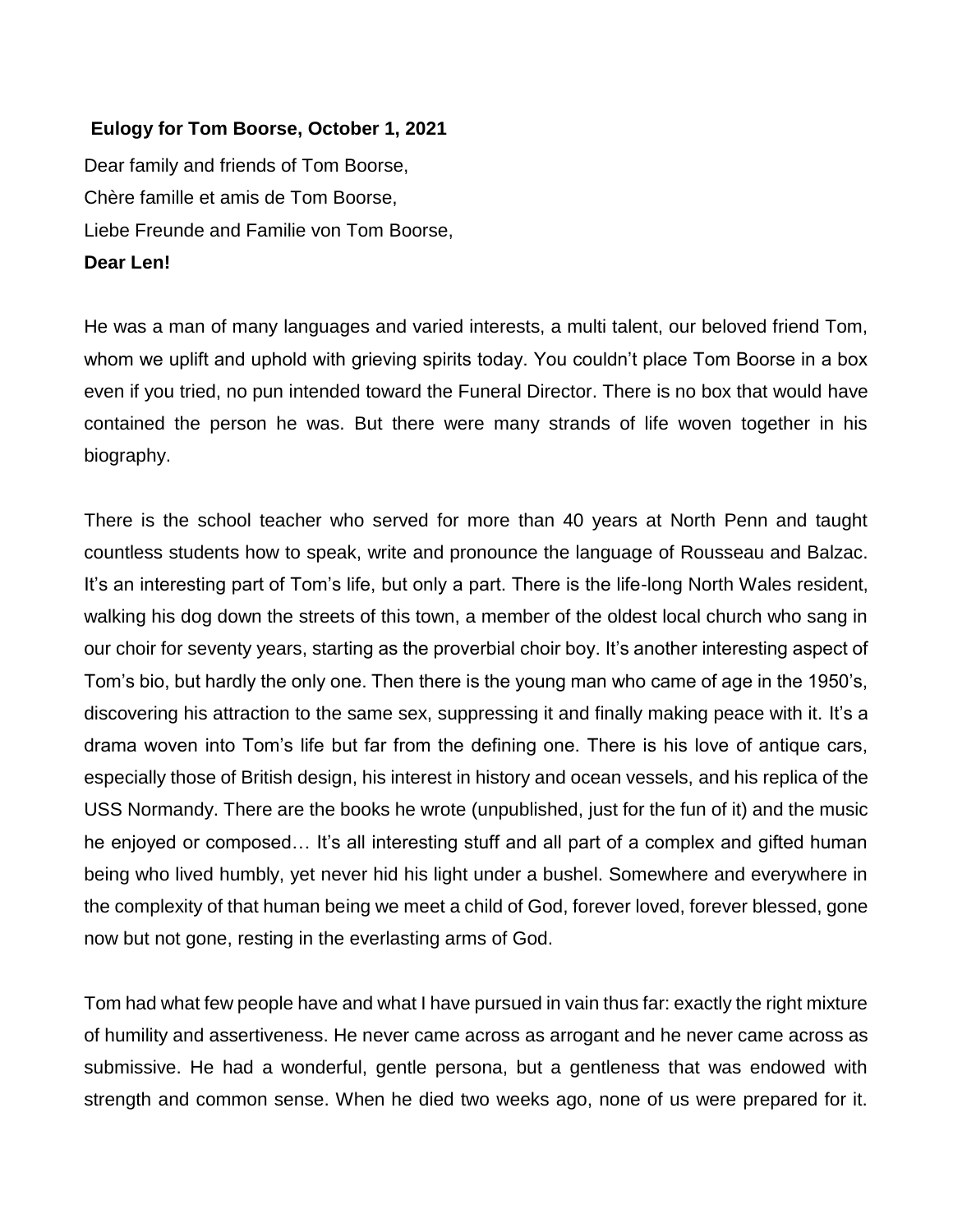Tom Boorse? He hadn't been sick. He hadn't shown signs of serious decline. He looked fairly healthy, good to go for another twenty years; he was headed toward the club of centennials as far as we were concerned; but he died shy of his 80h birthday, taken away from us on an ordinary night, hunched over his laptop at his home on Montgomery and  $7<sup>th</sup>$  Street. And we are still in disbelief. Did this really happen? Nevertheless, we owe it to Tom and we owe it to the gospel of the resurrection to share his life's story and recall the wonderful things God has done through his servant Thomas Boorse.

Tom was born on February 7, 1942 in the old Norristown hospital to Florence and Maurice (Moe) Boorse. He grew up on 705 West Montgomery Street. He walked to Schoolhouse Road for his elementary and middle school education. In his first year at High School on Summit Ave the school burnt down and that fire was the spark which ignited his educational journey beyond North Wales. The kids had to go to school elsewhere. Eventually, the site of his old High School was re-purposed for a new and upgraded Elementary School and that's how it is to this day. But Tom's educational journey had just begun. It led him to Kutztown Teacher's College. Soon, he excelled in his special interest: foreign languages. Later in life he traveled extensively to meet the French and Germans on their own turf, to discover and enjoy the culture of old Europe. Tom, as much as he stayed true to his roots as a child of this community, was very comfortable in the so-called old world. In fact, in his mind, older was probably better. He took exquisite care of his Bentley and his Rolls Royce, his beloved antique cars.

Tom's teaching career began in New Hope and after a brief stint there, he honed his skills in our own School District, moving from Middle School to High School, where he spent most of his career, hardly ever missing a day of school. At one point he even taught his younger brother Bill. How many of us get that opportunity? Tom was Bill's French teacher in  $7<sup>th</sup>$  grade. I wonder what grades he gave his petite frere…

Tom never married and people tried to hook him up with ladies, suggesting dates as people often do... In many ways, Tom's story is the story of how our entire society has evolved over the last few decades when it comes to sexual identity. As a society, we used to be pretty uncomfortable with anything that was perceived as being outside of the accepted norm. False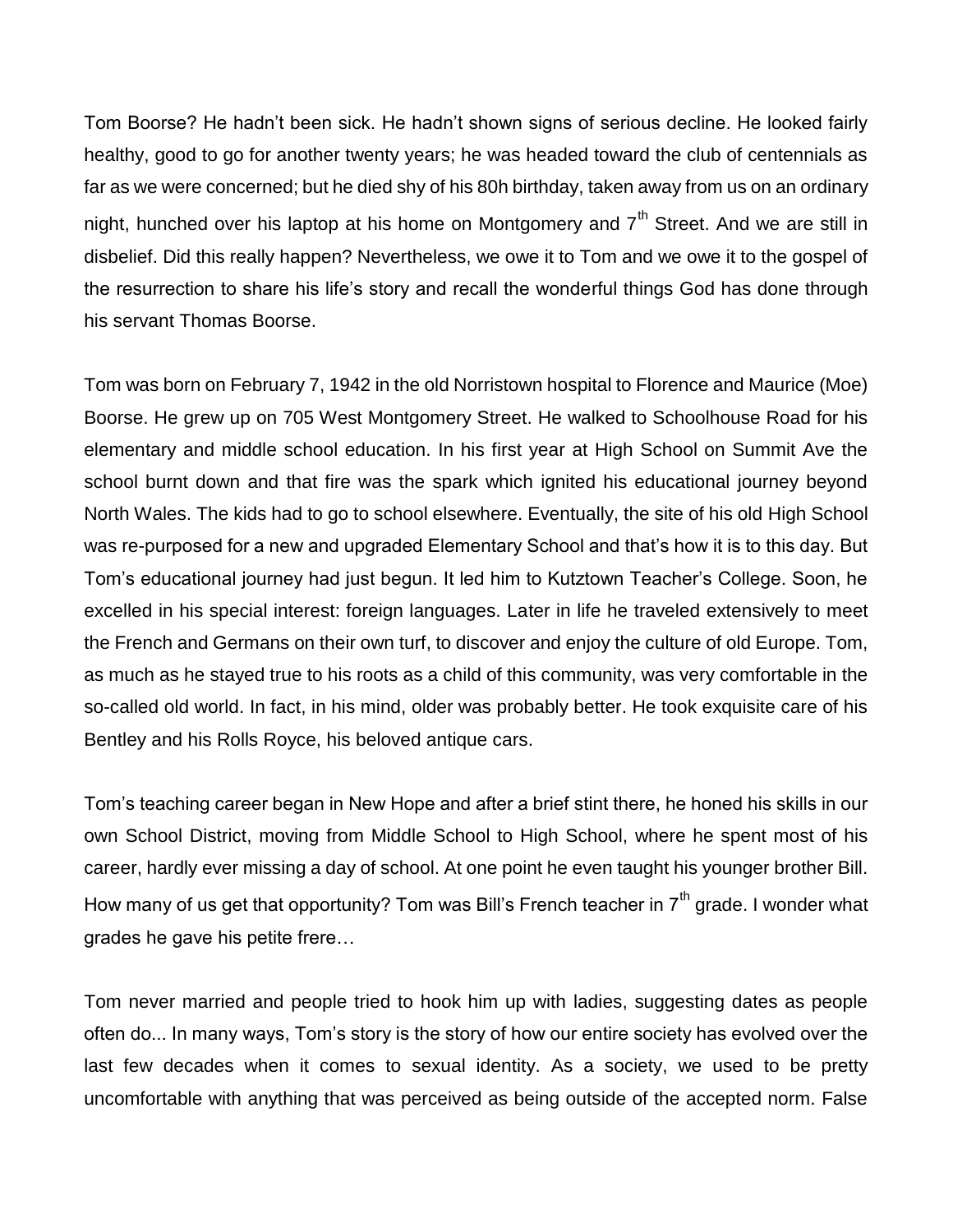assumptions were made about men in charge of children and youth who happened to be gay. I believe Tom was keenly aware of those sentiments. He was a public school teacher in a small town. He internalized those vibes and decided to be very private, if not entirely quiet about it. He was, after all, a child of the 1950's. When I met with his long-time companion Len and his brother Bill last week, it occurred to me that I myself had never spoken to Tom about this important aspect of his life. I always sensed that he was not interested in making it a topic of conversation, and I respected that. But I also think: it must have been jarring at times, to keep part of who you are under tight control. And I am happy that he found more freedom in his later years. He met Len 20 years ago and they were life partners, traveled together, spent time in Florida together, sharing life, affection and many interests. Our prayers this morning go out especially to Len for this painful loss.

Tom enjoyed the arts, - music, craftsmanship and more. He left us a few artifacts to marvel at, fruits of his creative labor. How many hours did he spend assembling his replica of the USS Normandy? Or writing his three mystery novels? Or fixing his cars? Or composing music…? We can't count the hours he spent enjoying these creative pleasures. There were too many to count.

There was one other special place for Tom and that was coastal Maine, where he owned a place for a number of years, spending time there in the summer months. He convinced his parents, even his dad who was chained to North Wales according to Florence, to come and enjoy a landscape of great beauty and serenity. It worked. Before long, his parents bought a place and lived there for some 14 years. His mom, in her later years, spoke fondly of that time.

I selected Psalm 139 as one of the Scripture Readings for Tom's service because his life was an exploration of himself and the world. As he roamed around from small town to city, from landlocked Pennsylvania to coastal Maine, from the narrow morality codes of the 1950's to the brave new world of the  $21^{st}$  century, he was always, as the author of this psalm assures us, intimately known by God.

*"You have searched me, Lord, and you know me.*

*2 You know when I sit and when I rise; you perceive my thoughts from afar.*